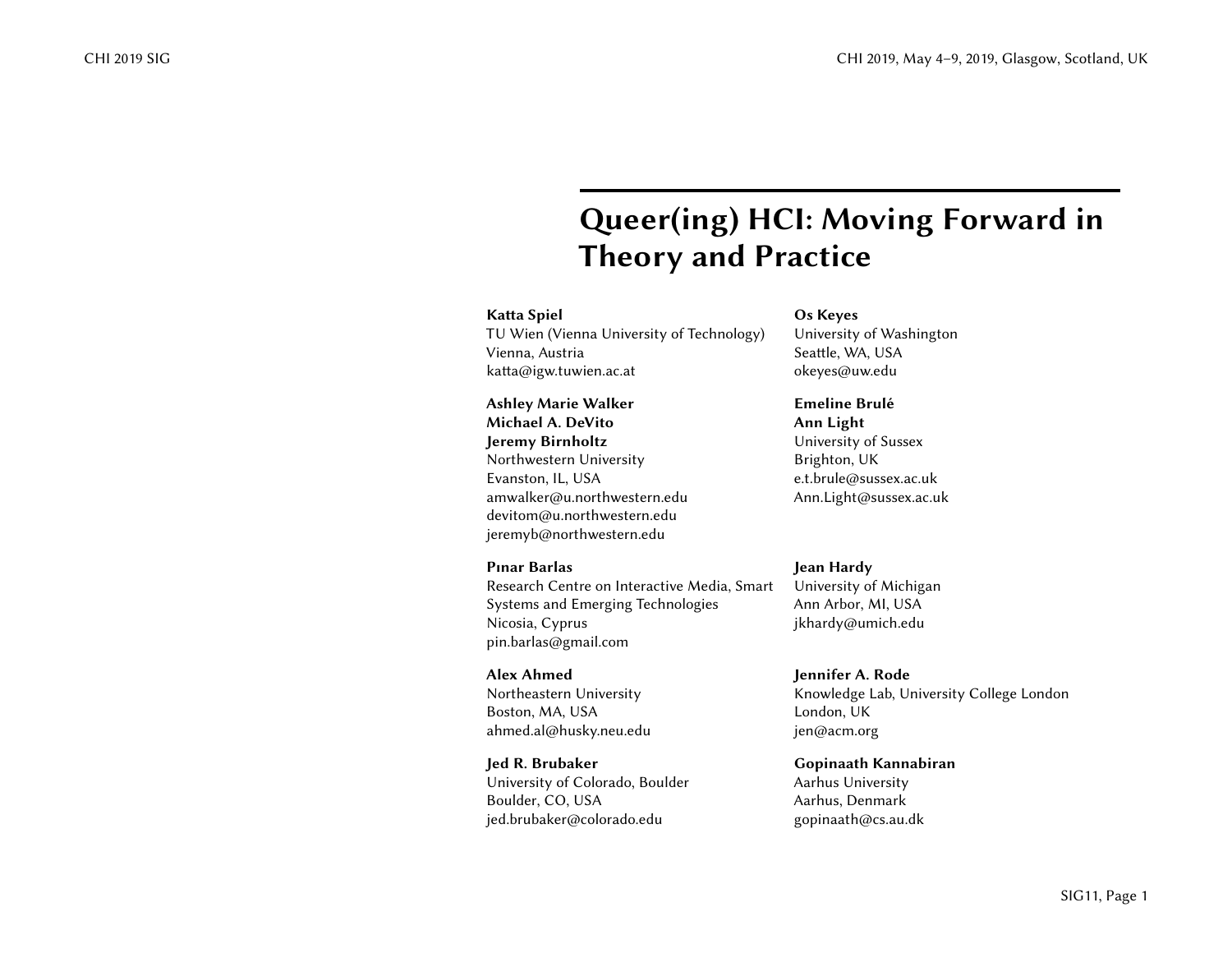#### ABSTRACT

The increasing corpus on queer research within HCI, which started by focusing on sites such as location-based dating apps, has begun to expand to other topics such as identity formation, mental health and physical well-being. This Special Interest Group (SIG) aims to create a space for discussion, connection and camaraderie for researchers working with queer populations, queer people in research, and those using queer theory to inform their work. We aim to facilitate a broad-ranging, inclusive discussion of where queer HCI research goes next.

#### CCS CONCEPTS

• Social and professional topics  $\rightarrow$  Gender; Sexual orientation;

#### **KEYWORDS**

Queer Theory, Queer Practice, Queer Interaction, Queer Identity.

In recent years, the HCI community has turned substantial attention to the issues that affect queer communities, especially as they relate to dating, hookups [\[2,](#page-2-1) [5\]](#page-3-3) and identity management [\[4,](#page-3-4) [7,](#page-3-5) [10\]](#page-3-6). Simultaneously, there is an increased awareness within HCI that the process of queering—the playful, subversive troubling of existing systems—is an increasingly useful tool [\[17,](#page-3-7) [20\]](#page-3-8). This tool may become even more important as the societal need to trouble and subvert these systems, which have the potential to either reinforce or undermine unquestioned and dangerous norms [\[11\]](#page-3-9), becomes more widely apparent.

Queer work in all its forms has proved to be an important first step towards being inclusive of a diverse and increasingly culturally-relevant area of society, and an important exercise in being reflexive as a design community. However, the queer theory strand of Queer HCI has been mostly theoretical to this point, while the empirical strand has largely been restricted to dating and disclosure contexts, despite the fact that queer experiences range far beyond these topics. Both strands of Queer HCI have also developed largely in parallel to one another. To move towards queering and expanding our empiricism while ensuring our queering work materially serves the broader LGBTQ+ community,

CHI'19 Extended Abstracts, May 4–9, 2019, Glasgow, Scotland UK © 2019 Copyright held by the owner/author(s).

ACM ISBN 978-1-4503-5971-9/19/05.

<https://doi.org/10.1145/3290607.3311750>

#### Defining "Queer"

"Queer: colloq. (orig. U.S.). Of a person: ...denoting or relating to a sexual or gender identity that does not correspond to established ideas of sexuality and gender, especially heterosexual norms." [\[1\]](#page-2-0)

"Well, yes, "gay" is great. It has its place. But when a lot of lesbians and gay men wake up in the morning we feel angry and disgusted, not gay. So we've chosen to call ourselves queer. Using "queer" is a way of reminding us how we are perceived by the rest of the world." [\[19\]](#page-3-0)

"Queer is by definition whatever is at odds with the normal, the legimate, the dominant. There is nothing in particular to which it necessarily refers. It is an identity without an essence." [\[9\]](#page-3-1)

"Queer, if it names anything, names a critical impulse that can never, must never, settle." [\[14\]](#page-3-2)

Permission to make digital or hard copies of part or all of this work for personal or classroom use is granted without fee provided that copies are not made or distributed for profit or commercial advantage and that copies bear this notice and the full citation on the first page. Copyrights for third-party components of this work must be honored. For all other uses, contact the owner/author(s).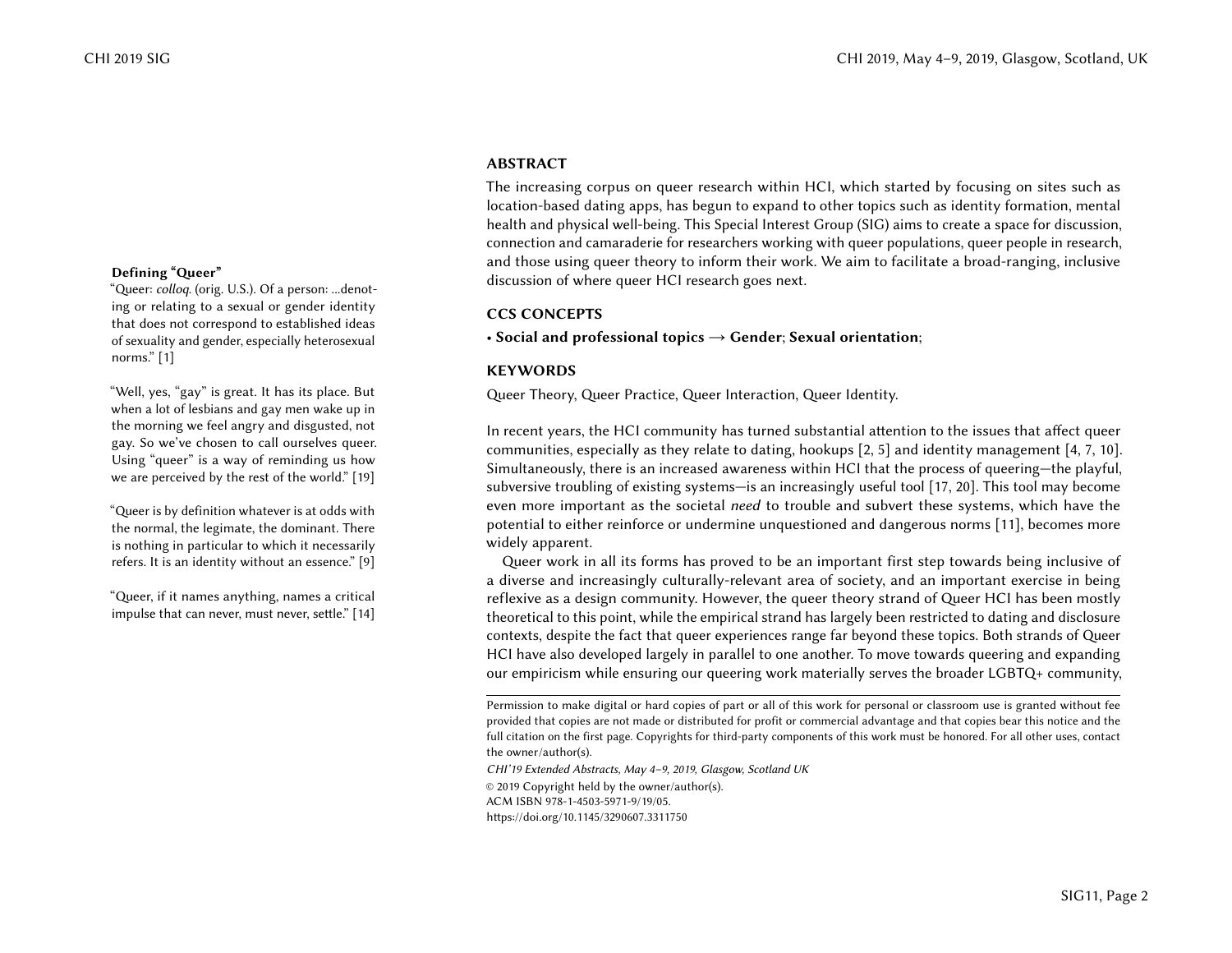#### SIG Purpose

By bringing together a community of curious HCI activists with interest in queer identity, queering, and subversion, we can combine strengths to push the boundaries of research with and by queer populations and what it can contribute to the larger CHI community. A SIG at CHI 2019, where key researchers meet and present related work, provides the ideal venue for addressing these issues.

<span id="page-2-2"></span>that conceptualises gender as a strictly binary construct [\[20\]](#page-3-8).

we propose a SIG at CHI 2019 to serve as a bridge and an organizing space for the whole Queer HCI community.

### QUEERING HCI

Queer HCI, in its theory- and queering-based strand, works to analyse and challenge the structures and norms underlying sexism, i.e. the rigid classification of humanity into static forms, through troubling [\[17\]](#page-3-7). This kind of work, as well as important definitional work such as Rode's approach to conceptualising gender as a more fluid, flexible and produced matter [\[20\]](#page-3-8), build a pathway towards different topics that benefit from a queer lens [\[13\]](#page-3-10). Additionally, practical calls have been made for using the queer strategy of troubling to design against a toxic status quo [\[11\]](#page-3-9).

Queer(ing) research has the potential to tackle negative impacts and assumptions in HCI such <sup>[1](#page-2-2)</sup>The predominant ideology, often found in HCI,  $\qquad \qquad \text{as normalisation strategies in technology, most prominently gender binary in data, meta-data}$ and algorithms [\[12\]](#page-3-11). Gender recognition technologies have also been investigated regarding issues of safety for trans people [\[21\]](#page-3-12) or the inherent reductionist binarism in the approach, which is not only inseparably tied to surveillance and normativity, but also externally assigns gender identities instead of acknowledging gender as a (self-)affirmative personal statement [\[15\]](#page-3-13). Queering as a lens has much potential for making HCI research, on queer populations and on technology more generally, more reflexive and inclusive.

# HCI RESEARCH ON AND BY QUEERS

At the same time, more traditional empirical work on queer populations has provided in-depth accounts of queer life experiences as they intersect with technology, while also serving as an illustrative test case for HCI more generally due to the complexities of identity and community formation within these groups [\[6\]](#page-3-14). However, prior studies have largely focused on gay men [\[8,](#page-3-15) [10,](#page-3-6) [16\]](#page-3-16), while the queer community is, in fact, a highly diverse and heterogenous group [\[18\]](#page-3-17). Recent work by junior scholars has begun to expand to questions of health and wellbeing [\[7\]](#page-3-5), and has begun to cover more diverse slices of the queer landscape (e.g. [\[3,](#page-3-18) [4\]](#page-3-4)) including negotiating a queer identity as researcher with the material aspects of conducting research with people [\[22\]](#page-3-19), bringing up new challenges around recruiting, theorizing, and framing these more widely-scoped projects. In essence, empirical queer HCI is currently undergoing its own process of queering and subsequent expansion - it is the perfect time, then, for these two parts of the CHI queer community to compare notes and forge partnerships.

# REFERENCES

- <span id="page-2-0"></span>[1] [n. d.]. Queer.<http://www.oed.com/view/Entry/156236#eid27444570>
- <span id="page-2-1"></span>[2] Jeremy Birnholtz, Colin Fitzpatrick, Mark Handel, and Jed R Brubaker. 2014. Identity, identification and identifiability: The language of self-presentation on a location-based mobile dating app. In Proc. MobileHCI. ACM, 3-12.